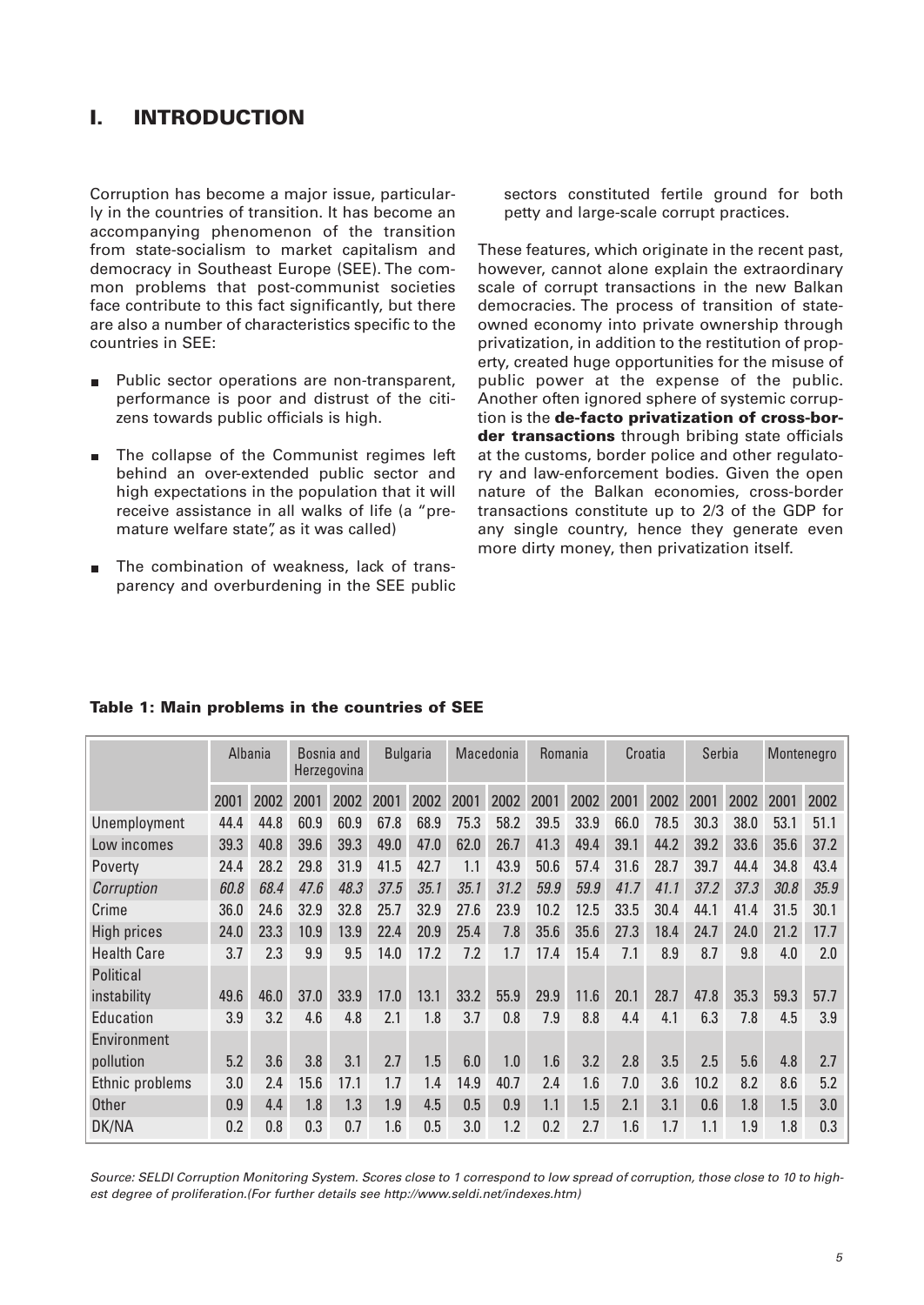In most of the SEE countries, state institutions were subordinated to private interests in the first stage of the transition in the early 1990s. The symbiosis between the state and "high-risk" businesses under unclear rules of the game and a paralysis of the judiciary bred systemic corruption within society.

In addition, other types of misuse occured: *clien*telism, nepotism, and a secondary symbiosis of the state and businesses. In this case, state interference in business affairs is much greater than the opposite trend – "buying of politicians" by strong private-economic power-groups. In this case, some throwbacks to the past occur, which make possible state/party interference in the economy despite the privatization of state-owned property. In situations like these, the opposition blames the ruling party for imposing neo-authoritarian forms of government that favor private interests close to those in power.

Understandably, it is grand - political and systemic - rather than administrative or petty corruption, which is the main target of anti-corruption efforts by civil society; and public reforms, rather then purely preventive measures are needed most urgently to remedy the existing situation. Independent monitoring and assessing of the gray zones of socially high corruption risk, designing and recommending anti-corruption instruments and reforms, and the lobbying for their adoption by national assemblies and executive branches, are the main areas of civil society mission in countering corruption.

This report is yet another illustration of what NGOs from SEE can do best, namely painting an objective and as detached picture as possible of the impact of corruption upon social, economic and political developments in every single Balkan country, and in the region as a whole.

\* \* \*

Despite the fact that SEE countries have achieved different levels of economic development, political stability and democracy, and have different affiliations with international institutions, the prevailing international opinion still attributes a high corruption risk to the region as a whole. Nevertheless, most attempts so far to look into corruption in SEE have been based on an evaluation of the political, legislative and economic conditions of individual countries.

The Southeast European Legal Development Initiative undertook to develop this report in order to look into the truly regional factors contributing

to corruption in SEE. Several factors warrant this approach.

The first one relates to the scale of the problem of corruption in these countries. Societies in SEE are faced with a corruption culture that permeates all structures of the body politic and which became a systemic feature of their political structures. The spread of corruption throughout the whole spectrum of possible forms – from the usual bakshish to the traffic police to the entry of organized crime into the mainstream economies through corrupt privatization practices - presents a challenge that goes beyond the effectiveness of traditional anticorruption tools. The systemic nature of corruption in SEE has become the major factor impeding their development efforts. It has distorted the restructuring of their economies, the modernization of their education systems and public health care, and has affected many social programs (e.g. public housing). All this has had a negative impact on the public's trust in the emerging democratic and market economy institutions and has bred disillusionment with reforms in general.

The second relevant aspect relates to the factors facilitating the corruption on such a scale. The institutionalization of corruption in the SEE countries cannot be explained by the national circumstances alone. Although corruption is mostly manifested and experienced at the national level, a number of region-wide factors need to be taken into account if we are to comprehend the nature of the problem. In general, regional instability in the past ten years has undermined effective law enforcement throughout the region, has raised considerably the cost of regional trade, and thus the stakes of smuggling, which consequently has become a breeding ground for organized crime on a regional scale. The driving of the SEE economies into the gray, and even criminal zone, has been the main dynamic behind the high levels of corruption.

The specific set of circumstances and the tragic and unfortunate sequence of events, which unfolded in the region in the last decade, contributed substantially to the spreading of corruption in the Balkan countries. The war in the former Yugoslavia and the sanctions and embargo regimes, imposed on the warring republics, led to proliferation of organized crime, and especially of smuggling, trafficking and illegal trade in the peninsula. This gave an enormous boost to spreading of corruption. Smugglers and other involved in the trans-border organized crime networks did not operate past the state institutions, but (especially in the case of illegal trade with arms and oil) through them. It is thus hardly sur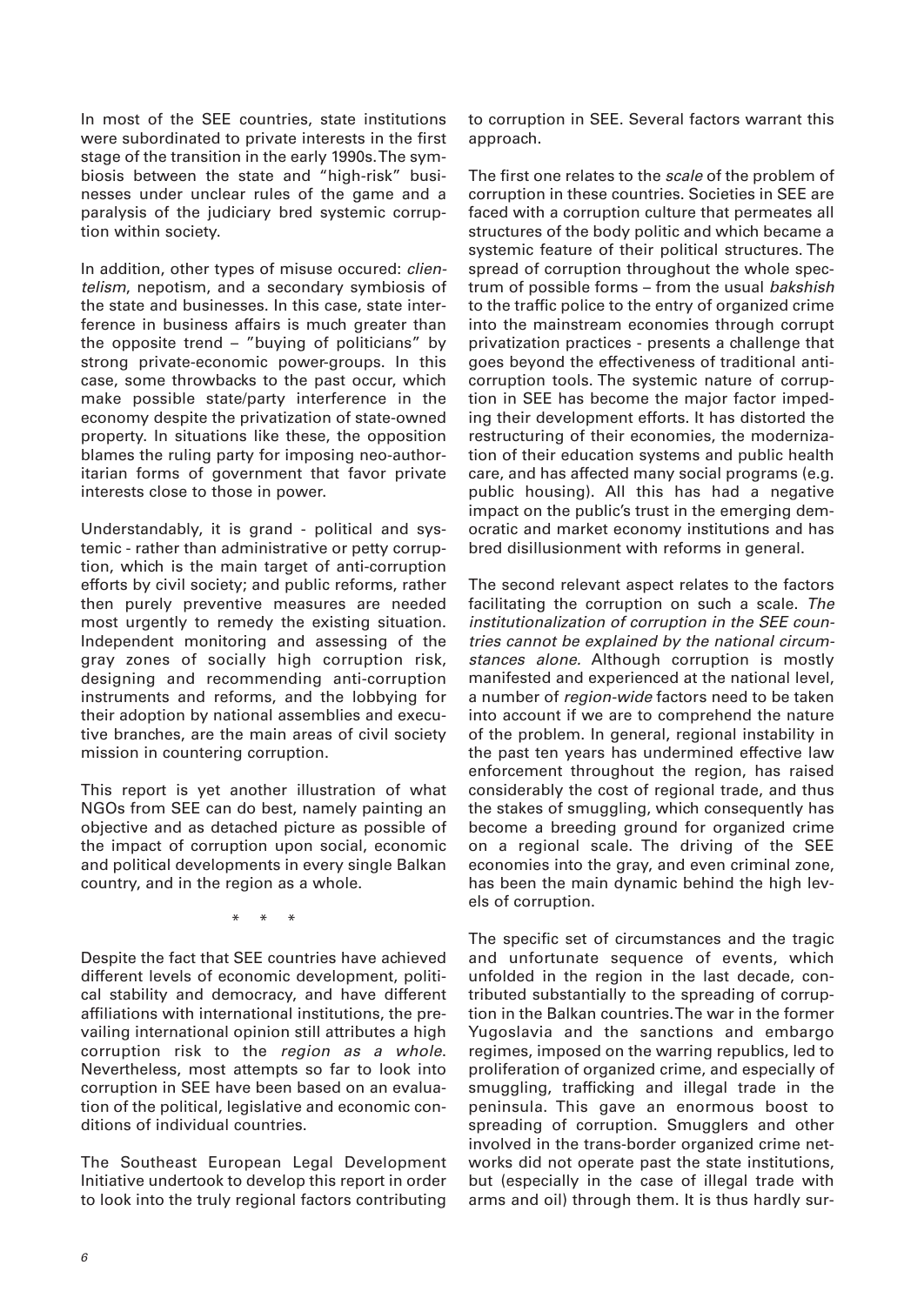prising that customs officers in all Southeast European countries top the charts, measuring corruption among the state officials (see Table 2).

As the first part of this paper intends to show, **the specificity of corruption in Southeast Europe, as contrasted with other transition or post-communist countries, lies in the cross-border illegal trade, centered on the**

## **war-ridden Western Balkans, but affecting all the countries on the peninsula.**

As the largest redistributing mechanism of national wealth, the national borders in the region represent the single largest source of corruption, and the impact of the illegal trans-border trade on overall corruption in Southeast Europe cannot and should not be underestimated.

## **Table 2: Public opinion of the level of corruption in the various professions**

|                            | Albania |      | Bosnia and<br>Herzegovina |      | <b>Bulgaria</b> |            | Macedonia |      | Romania |      | Croatia |      | Serbia |      | Montenegro |            |
|----------------------------|---------|------|---------------------------|------|-----------------|------------|-----------|------|---------|------|---------|------|--------|------|------------|------------|
|                            | 2001    | 2002 | 2001                      | 2002 | 2001            | 2002       | 2001      | 2002 | 2001    | 2002 | 2001    | 2002 | 2001   | 2002 | 2001       | 2002       |
| <b>Customs officers</b>    | 86.6    | 89.8 | 58.8                      | 62.2 |                 | 75.2 74.15 | 72.2      | 83.1 | 63.4    | 54.9 | 51.3    | 51.5 | 80.9   | 77.8 |            | 61.9 63.42 |
| Lawyers                    | 70.6    | 58.9 | 41.0                      | 46.5 |                 | 52.9 55.53 | 42.2      | 44.7 | 55.2    | 49.5 | 45.3    | 44.6 | 55.7   | 60.6 |            | 36.9 33.43 |
| Public prosecutors         | 70.9    | 64.3 | 37.8                      | 41.2 | 51.3            | 55.35      | 39.4      | 50.2 | 49.3    | 41.3 | 29.6    | 36.6 | 56.8   | 48.9 |            | 32.5 37.76 |
| Judges                     | 80.1    | 74.4 | 42.6                      | 43.7 | 50.1            | 55.00      | 49.2      | 52.9 | 55.7    | 50.1 | 38.4    | 47.3 | 63.7   | 55.4 | 37.7       | 42.02      |
| <b>Tax officials</b>       | 79.0    | 80.1 | 54.4                      | 59.7 |                 | 53.7 51.26 | 52.3      | 75.0 | 49.0    | 32.5 | 40.6    | 48.0 | 63.5   | 54.6 |            | 44.7 47.19 |
| Investigating              |         |      |                           |      |                 |            |           |      |         |      |         |      |        |      |            |            |
| officers                   | 52.7    | 51.4 | 44.5                      | 48.2 |                 | 43.8 48.04 | 29.8      | 44.9 | 45.3    | 35.1 | 28.0    | 41.9 | 57.0   | 48.7 | 33.0       | 38.27      |
| Members of                 |         |      |                           |      |                 |            |           |      |         |      |         |      |        |      |            |            |
| parliament                 | 61.8    | 60.4 | 47.5                      | 46.6 |                 | 51.7 47.78 | 60.8      | 77.0 | 65.9    | 54.5 | 33.1    | 41.4 | 45.9   | 43.9 |            | 31.0 39.33 |
| Officials at               |         |      |                           |      |                 |            |           |      |         |      |         |      |        |      |            |            |
| ministries                 | 66.2    | 66.2 | 52.5                      | 54.3 |                 | 49.7 47.08 | 47.5      | 52.5 | 54.5    | 44.2 | 47.0    | 46.7 | 56.1   | 42.8 |            | 42.5 48.52 |
| Police officers            | 56.4    | 65.6 | 46.5                      | 59.2 |                 | 54.3 47.00 | 46.3      | 53.9 | 64.4    | 55.3 | 47.3    | 47.5 | 73.2   | 66.7 | 50.7       | 50.97      |
| <b>Ministers</b>           | 67.8    | 76.5 | 54.2                      | 54.4 |                 | 55.0 45.34 | 61.0      | 77.5 | 58.0    | 45.1 | 37.3    | 40.5 | 55.3   | 46.1 | 41.9       | 52.26      |
| Adm. officials in          |         |      |                           |      |                 |            |           |      |         |      |         |      |        |      |            |            |
| the judicial system        | 63.0    | 60.6 | 41.6                      | 42.4 |                 | 40.2 41.17 | 31.0      | 36.1 | 51.6    | 40.6 | 32.8    | 40.4 | 50.3   | 42.7 |            | 33.3 35.80 |
| <b>Municipal officials</b> | 69.1    | 64.4 | 51.4                      | 56.4 |                 | 41.6 39.34 | 36.8      | 39.1 | 47.9    | 45.6 | 48.1    | 48.0 | 60.1   | 50.3 |            | 47.0 45.18 |
| Municipal                  |         |      |                           |      |                 |            |           |      |         |      |         |      |        |      |            |            |
| councilors                 | 55.2    | 55.5 | 46.2                      | 46.2 | 32.1            | 31.77      | 33.4      | 36.3 | 43.1    | 40.2 | 27.7    | 40.7 | 45.0   | 41.8 | 31.1       | 33.19      |
| University officials       |         |      |                           |      |                 |            |           |      |         |      |         |      |        |      |            |            |
| or professors              | 46.0    | 32.1 | 35.7                      | 37.6 | 28.1            | 27.68      | 42.9      | 42.7 | 24.7    | 21.8 | 40.4    | 31.3 | 39.1   | 41.5 |            | 25.7 32.31 |
| Journalists                | 18.8    | 14.8 | 24.3                      | 24.8 | 13.9            | 12.27      | 17.1      | 17.0 | 22.1    | 15.4 | 22.8    | 20.3 | 34.0   | 30.7 | 36.3       | 46.80      |
| <b>Teachers</b>            | 11.6    | 10.4 | 20.9                      | 22.1 | 10.9            | 9.75       | 18.7      | 22.7 | 20.4    | 17.5 | 19.3    | 16.2 | 28.5   | 33.4 | 18.0       | 20.59      |

Source: SELDI Corruption Monitoring System for SEE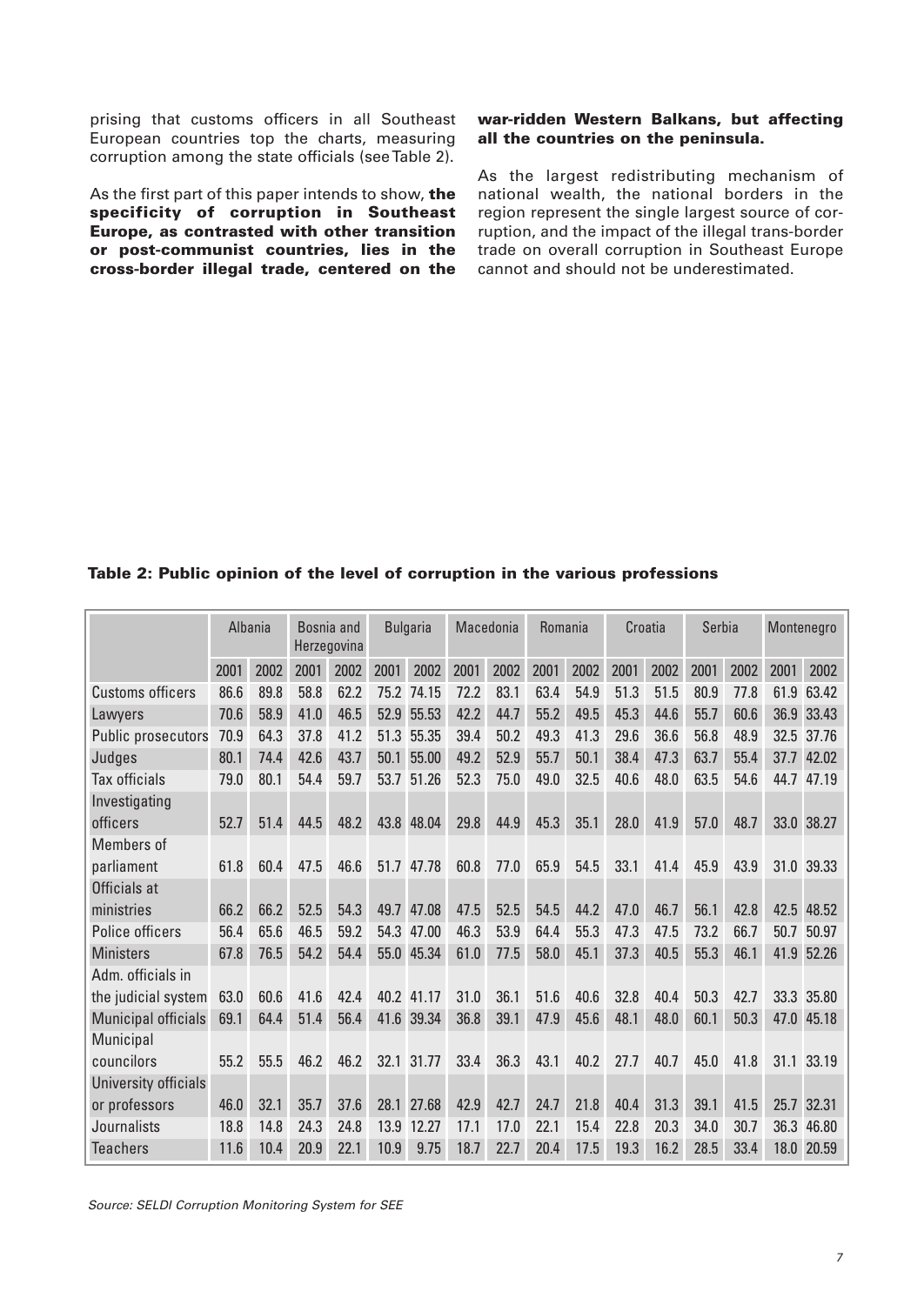This report does not attempt to present a comprehensive program for action in SEE but rather to sensitize politicians and civil society to the specific set of sources of corruption in the region. So far these sources have been treated as the domain of law-enforcement agencies. However, both the scale of the problem and the fact that it has significant impact on development efforts, and on economic development and social reforms in particular, warrant that response is sought under a broader partnership between politicians, law enforcement, civil society, business (both local and international) and the international community.

In this context, this report is a result of the efforts of the Southeast European Legal Development Initiative to establish a platform of cooperation between public and private institutions in SEE with the support of the international community. In the course of its development, SELDI managed to establish a regional network of organizations trained to evaluate the institutional aspects of corruption and serve as a watchdog of the reform process.

Several lessons learned in this context need to be highlighted. The gravity of the problem calls for bold and radical measures if corruption is to be stemmed. These measures should upset the already entrenched interests, which fuel the institutionalization of corruption. For this to happen, broad public coalitions need to be formed both within countries, and region-wide. Traditional bureaucracies - be they national or international cannot muster the type of public support needed if these reforms are to be successful.

However, support coming from a cross-section of society, involving major public and private actors, could only be enlisted in this process if society has a clear view of the severity of the problem. This warrants the introduction of a new type of corruption assessment, which goes beyond traditional law-enforcement methods. This new type of assessment could only be successful if it is based on **cooperation between the public institutions, involved in designing and implementing anti-corruption policies, and civil society institutions which are expected to generate civic support for these policies.** For this to happen, the assessment on which these policies are based, needs to be carried out in a public-private partnership.

The interaction between the role of governments and civil society in assessing corruption could be illustrated in the following way by superimposing the public sector (left circle) and NGO sector (right circle):



- Area 1: assessment related to measures for streamlining corruption prevention in law enforcement (customs, police, etc), prosecution; this area is strictly (inter)governmental, assessment is confidential;
- Area 2: (the area of public-private cooperation): assessment of the institutional and legislative adequacy and efficiency (including performance of public administration and judiciary), international assistance evaluation, general evaluation of political and institutional reforms, etc.
- Area 3: monitoring by and of the media, monitoring of corruption inside civil society, monitoring of public attitudes (trust in institutions).

\* \* \*

The above considerations determined a two-tier structure of this report. The first part analyzes the origins of cross-border corruption in the region, which is seen as a result of the rise of transnational crime, influenced by the violent break-up of former Yugoslavia. It intends to show that regional factors significantly contribute to national-level corruption and could undermine national anticorruption efforts.

In the second part, the report evaluates the national circumstances in which the regional factors develop. It compares the national legislation and institutional practice in a number of areas critical to anti-corruption efforts: regulatory and legal framework, institutional prerequisites, corruption in the economy, the role of civil society and media, as well as the international cooperation. The coverage of the national institutional and legal aspects making regional corruption possible is not intended as a comprehensive inventory of regulations and practices in all coun